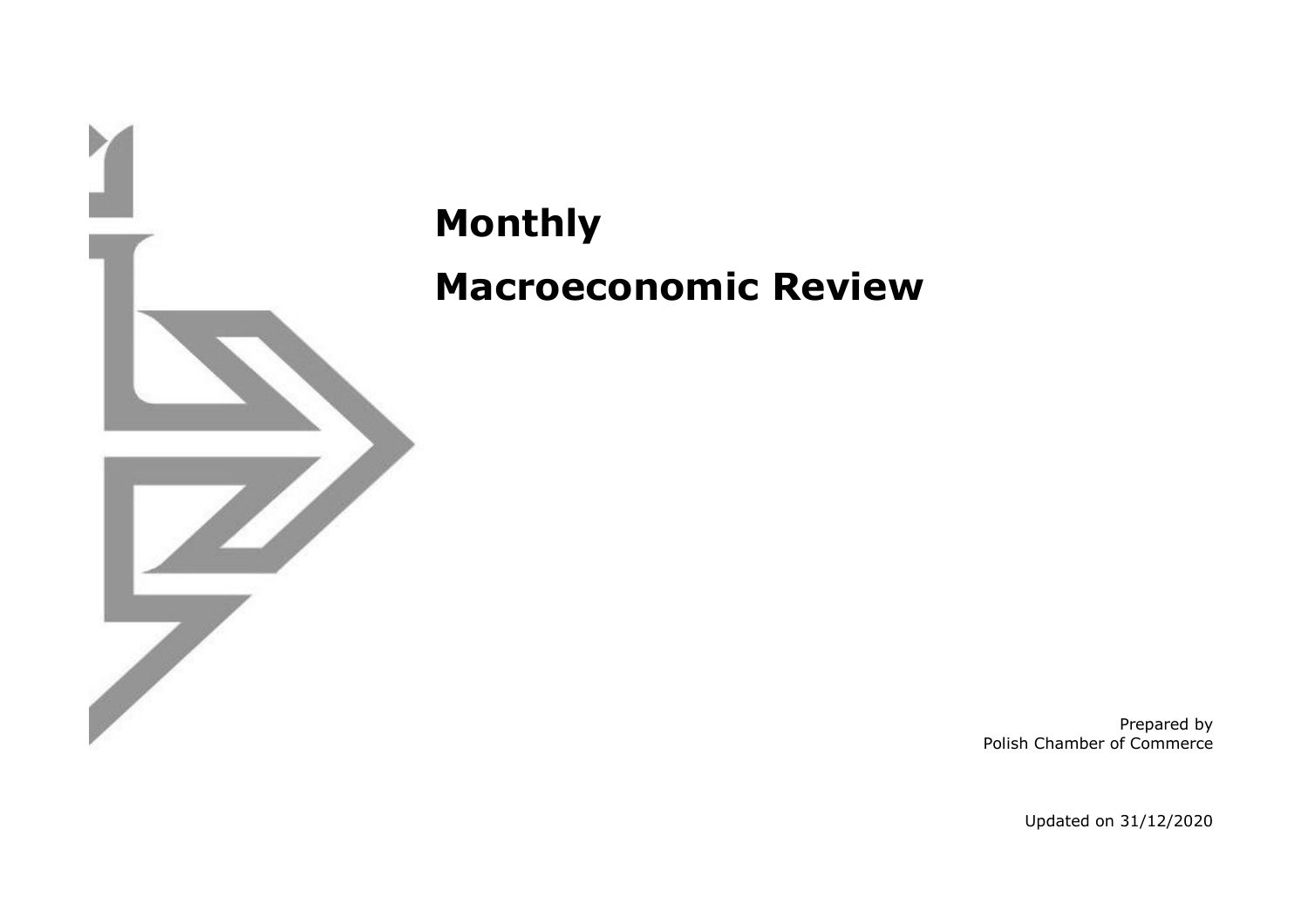### **MAIN MACROECONOMIC INDICATORS**

Updated on 31/12/2020

**Macroeconomic forecast**



| <b>Monthly macroeconomic indicators</b>                           | 05.2020  | 06.2020 | 07.2020  | 08.2020  | 09.2020 | 10.2020 | 11.2020  | 12.2020                       | 01.2021 | 02.2021 | 03.2021 | 04.2021 | 05.2021 |
|-------------------------------------------------------------------|----------|---------|----------|----------|---------|---------|----------|-------------------------------|---------|---------|---------|---------|---------|
| Industrial sales, % real change, y/y                              | $-16,9%$ | 0,5%    | 1,1%     | 1,5%     | 5,9%    | 1,0%    | 5,4%     | 6,2%                          | 0,5%    | 3,5%    | 15,6%   | 21,9%   | 10,6%   |
| Construction, % real change, y/y                                  | $-5,1%$  | $-2,4%$ | $-10,9%$ | $-12,1%$ | $-9,8%$ | $-5,9%$ | $-4,9%$  | $-0,9%$                       | $-5,7%$ | 2,0%    | 9,9%    | 7,9%    | 7,7%    |
| Retail sales, % nominal change, y/y                               | $-8,6%$  | $-1,9%$ | 2,7%     | 0,4%     | 2,7%    | $-2,1%$ | $-5,3%$  | $-3,3%$                       | $-1,6%$ | $-3,1%$ | 13,3%   | 32,9%   | 13,8%   |
| Consumer prices, % change, y/y                                    | 2,9%     | 3,3%    | 3,0%     | 2,9%     | 3,2%    | 3,1%    | 3,0%     | 2,3%                          | 1,9%    | 1,5%    | 1,6%    | 2,1%    | 2,7%    |
| Producer prices, % change, y/y                                    | $-1,7%$  | $-0,8%$ | $-0,6%$  | $-1,3%$  | $-1,4%$ | $-0,4%$ | $-0,2%$  | $-0,4%$                       | 0,0%    | 0,4%    | 0,8%    | 1,5%    | 1,8%    |
| Wages - enterprise sector, % nominal change, y/y                  | 1,2%     | 3,6%    | 3,8%     | 4,1%     | 5,6%    | 4,7%    | 4,9%     | 5,2%                          | 4,3%    | 4,2%    | 4,8%    | 7,7%    | 8,6%    |
| Wages - enterprise sector, PLN                                    | 5 1 2 0  | 5 2 8 6 | 5 3 8 2  | 5 3 3 8  | 5 3 7 2 | 5 4 5 9 | 5484     | 5 8 9 5                       | 5 5 1 2 | 5 5 5 6 | 5 7 5 1 | 5 6 9 3 | 5 5 6 2 |
| Registered unemployment rate                                      | 6,0%     | 6,1%    | 6,1%     | 6,1%     | 6,1%    | 6,1%    | 6,1%     | 6,3%                          | 6,6%    | 6,7%    | 6,6%    | 6,4%    | 6,4%    |
| Number of registered unemployed persons, thousand                 | 1 0 1 2  | 1 0 2 7 | 1 0 3 0  | 1 0 2 8  | 1 0 2 4 | 1 0 1 8 | 1026     | 1 0 6 1                       | 1 1 1 6 | 1 1 3 1 | 1 1 1 9 | 1 0 8 3 | 1 0 7 9 |
| Current account balance, EUR million                              | 2 0 2 8  | 3 8 1 1 | 1 0 1 2  | 1 2 7 5  | 1 0 7 2 | 2 2 4 1 | 1 4 4 4  | $-100$                        | 2 4 6 2 | $-297$  | 69      | 1 3 3 6 | 1 2 8 2 |
| Current account balance, EUR million, rolling annualised<br>basis | 8 3 8 1  | 12 075  | 13823    | 15 769   | 16 129  | 18 127  | 18 3 8 9 | 18 216                        | 17 922  | 16 5 24 | 15 788  | 16 352  | 15 607  |
|                                                                   |          |         |          |          |         |         |          | <b>Macroeconomic forecast</b> |         |         |         |         |         |

| <b>Quarterly macroeconomic indicators</b> | Q1 19 | Q2 19 | Q3 19 | Q4 19 | Q1 20 | Q2 20    | Q3 20    | Q4 20   | Q1 21 | Q2 21 | Q3 21 | Q4 21 | Q1 22 |
|-------------------------------------------|-------|-------|-------|-------|-------|----------|----------|---------|-------|-------|-------|-------|-------|
| Gross domestic product, % real change y/y | 5,3%  | 5,1%  | 4,4%  | 3,6%  | 1,9%  | $-8,4%$  | $-1,5%$  | $-1,2%$ | 1,8%  | 7,9%  | 3,0%  | 3,5%  | 3,5%  |
| Individual consumption, % real change y/y | 3,9%  | 4,4%  | 4,1%  | 3,6%  | 1,2%  | $-10,8%$ | 0,4%     | $-5,5%$ | 0,4%  | 10,0% | 1,3%  | 4,2%  | 6,0%  |
| Gross fixed capital, % real change y/y    | 11,5% | 8,7%  | 4,3%  | 6,2%  | 0,9%  | $-10,7%$ | $-9,0\%$ | $-7,5%$ | 0,0%  | 7,5%  | 6,5%  | 5,0%  | 2,0%  |

Source: Statistics Poland; NBP Forecast: Polish Chamber of Commerce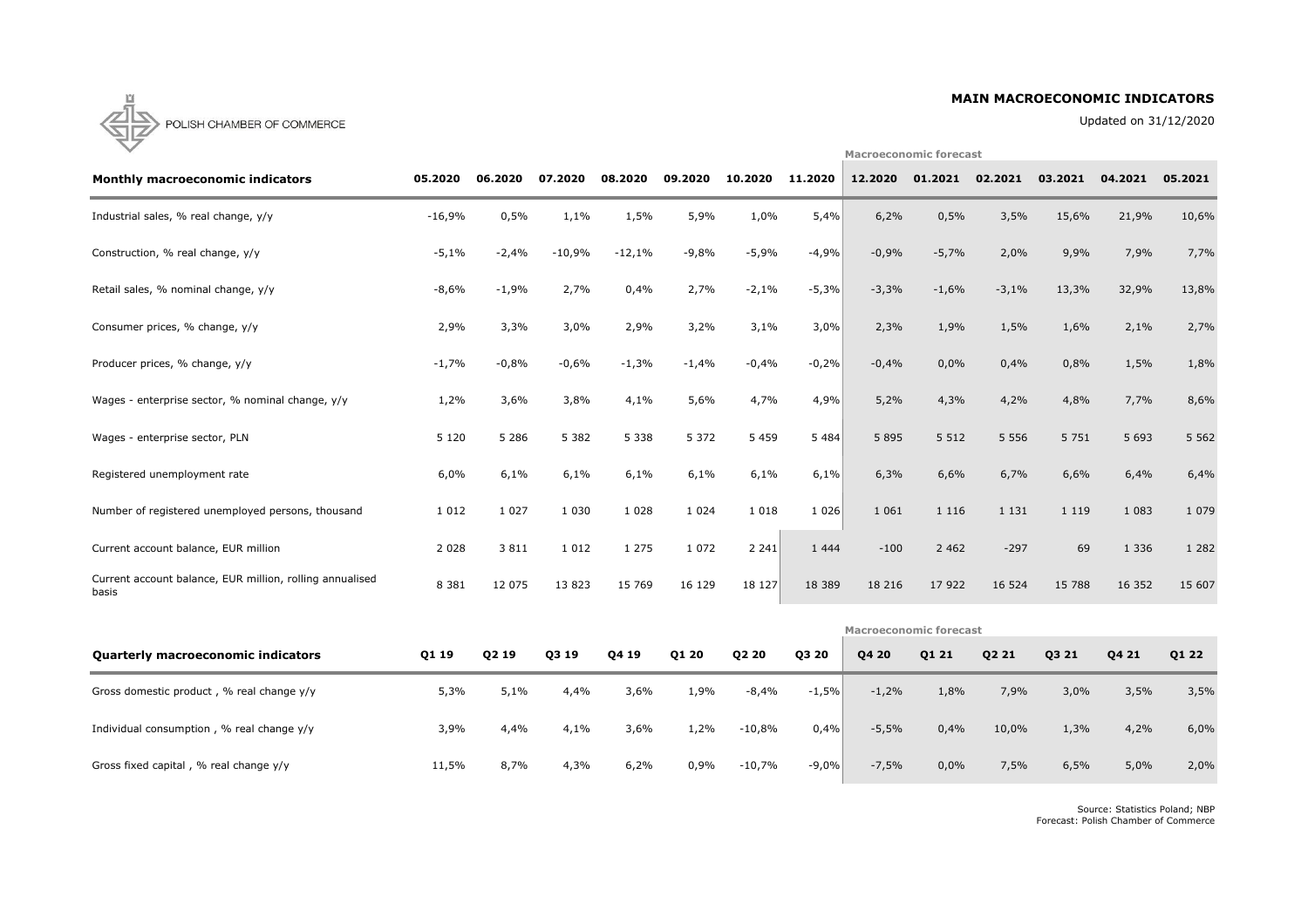# **GROSS DOMESTIC PRODUCT AND ITS COMPONENTS**



Updated on 31/12/2020

Source: Statistics Poland Forecast: Polish Chamber of Commerce



**GDP components in terms of demand - y / y**

**Industry, construction and retail trade y / y (real)**



The Central Statistical Office published data on GDP dynamics in the third quarter of 2020. GDP decreased by -1.5% y / y against a decrease in the second quarter by -8.4% y / y. The decline turned out to be slightly shallower than currently expected by the market. It was definitely smaller than expected in spring.



#### **Scale of impact of GDP demand components on economic growth dynamics**



#### **Comparison of annual real dynamics: retail sales and gross wages in the enterprise sector as well as pensions and employment**

In November, industrial production decreased by 1.6% in real terms. The decline was seasonal. The decline was smaller than a year ago. The annual production dynamics improved to 5.4% from 1.0% in October. The industry's results in November were better than expected.

In November, construction and assembly production turned out to be 0.6% higher in real terms than in October. Sales stabilization is typical in November. The annual dynamics of construction and assembly production improved from negative –5.9% in October to negative –4.9% in November. Construction results in November were slightly better than expected.

After a particularly difficult spring in the summer months, economic activity improved significantly. It was stronger than expected. It was related to faster unfreezing of the economy. Unfortunately, at the end of the year there is a temporary shutdown of part of the economy.

The first quarter of 2020 was slightly better than expected. The second quarter brought a deep decline in GDP. In the third quarter, the decline in GDP was slight. Unfortunately, in the fourth quarter, the rapid improvement in economic activity did not continue. In the whole of 2020, GDP in real terms will contract by 2.4%. In nominal terms, GDP will amount to PLN 2,321 billion (EUR 522 billion). Growth in 2021 may turn out to be high (due to base effects) and amount to approximately 4.1%. In nominal terms, GDP will reach PLN 2,476 billion (EUR 562 billion).



Retail sales in November in nominal terms turned out to be 5.4% lower than in October. The annual sales dynamics decreased from negative -2.1% in October to negative -5.3% in November. The deterioration is a consequence of the autumn freezing of the economy. However, November's results were better than expected.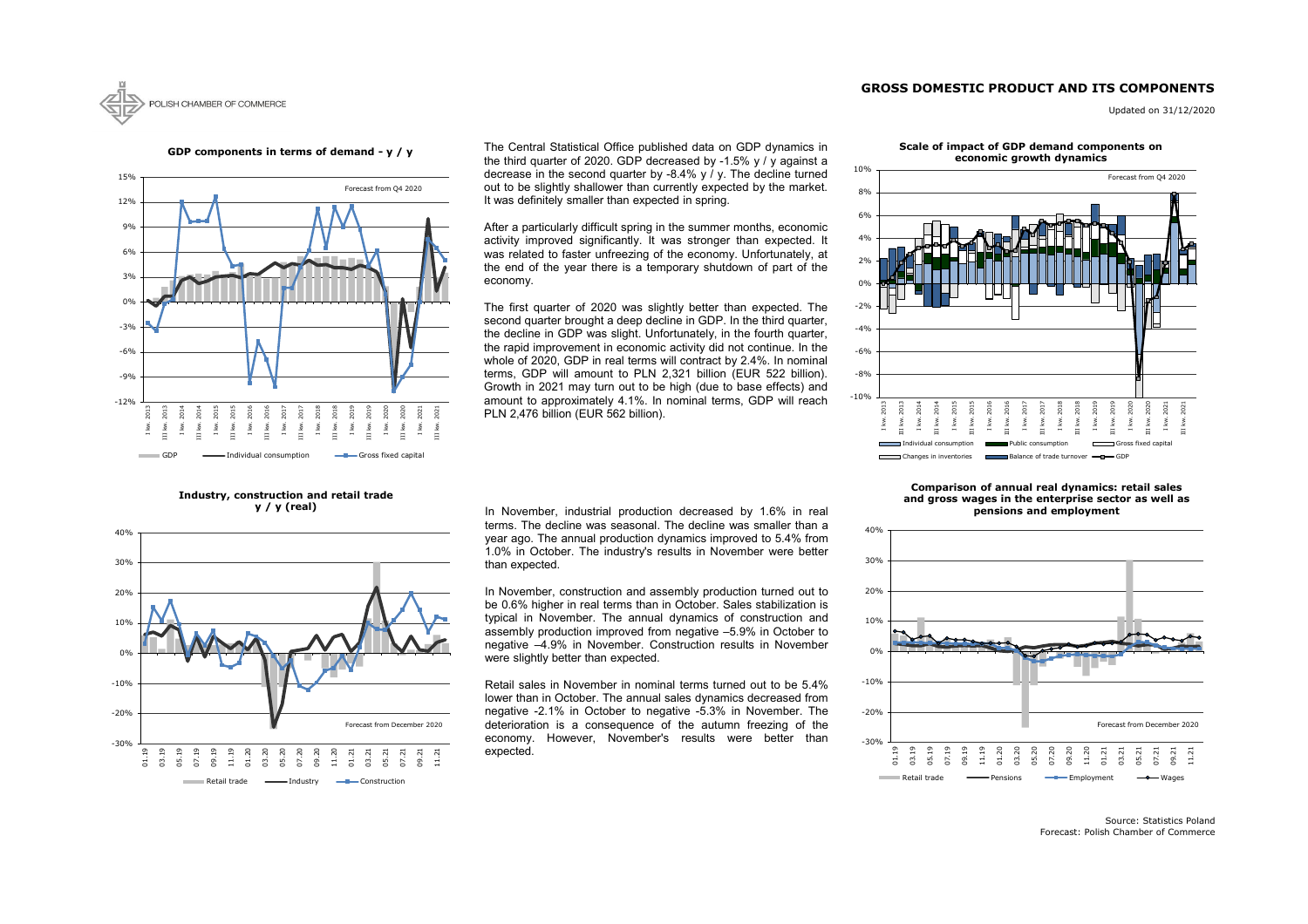## **POPULATION, LABOR MARKET, WAGES AND PENSIONS**

Updated on 31/12/2020



**CPI, PPI, Wages - y / y**





**Registered unemployment**





**Real dynamics of gross wages in the enterprise sector and pensions against the background of employment growth in the enterprise sector**

In November, the number of registered unemployed increased by 7.3 thousand. people up to 1025.7 thous. people. The unemployment rate did not change and amounted to 6.1%. A year ago, in November, the unemployment rate was 5.1%. The rise in unemployment in November is typical. Autumn brings an increase in unemployment related to a decrease in demand for seasonal works in construction, agriculture and tourist services.

In November, the prices of consumer goods and services turned out to be 0.1% higher than in October. This result was as expected. Prices in the groups: communication, restaurants, hotels and other groups clearly increased. Prices also rose in the following groups: home use, education, home furnishings, recreation and culture, and health. Price drops were recorded in the following groups: clothing and footwear, food, transport. In November, the prices of consumer goods and services turned out to be 3.0% higher than in the previous year. In the following months, the annual inflation rate is expected to decline to 1.5% in February.

Industrial prices in November have not changed. Industrial prices in November were 0.2% lower than in the previous year. In the period between January and November, industrial prices were on average 0.6% lower than in the corresponding period of the previous year. In the coming months, industrial prices will increase due to the increase in production costs.

In November, the average salary in the enterprise sector amounted to PLN 5,484.07. So it was PLN 25.19 and 0.5% higher than in October. It was also PLN 254.63 and 4.9% higher than in November of the previous year. Changes in the level of economic activity will affect the level of wages in the coming months. Changes in the employment structure between individual industries and in individual enterprises will be significant.

The number of employed persons in November amounted to 15,789 thousand. It was about 20.3 thousand. people, ie 0.1% lower than last year.

In December, the number of employed persons may be similar to that recorded in November - assuming that the administration's actions referred to as the Anti-Crisis Shield are still effective. At the same time, the number of unemployed will probably increase to 1.06 million, and the unemployment rate to 6.3%. The peak of unemployment should come in February 2021, after which the situation on the labor market will gradually improve.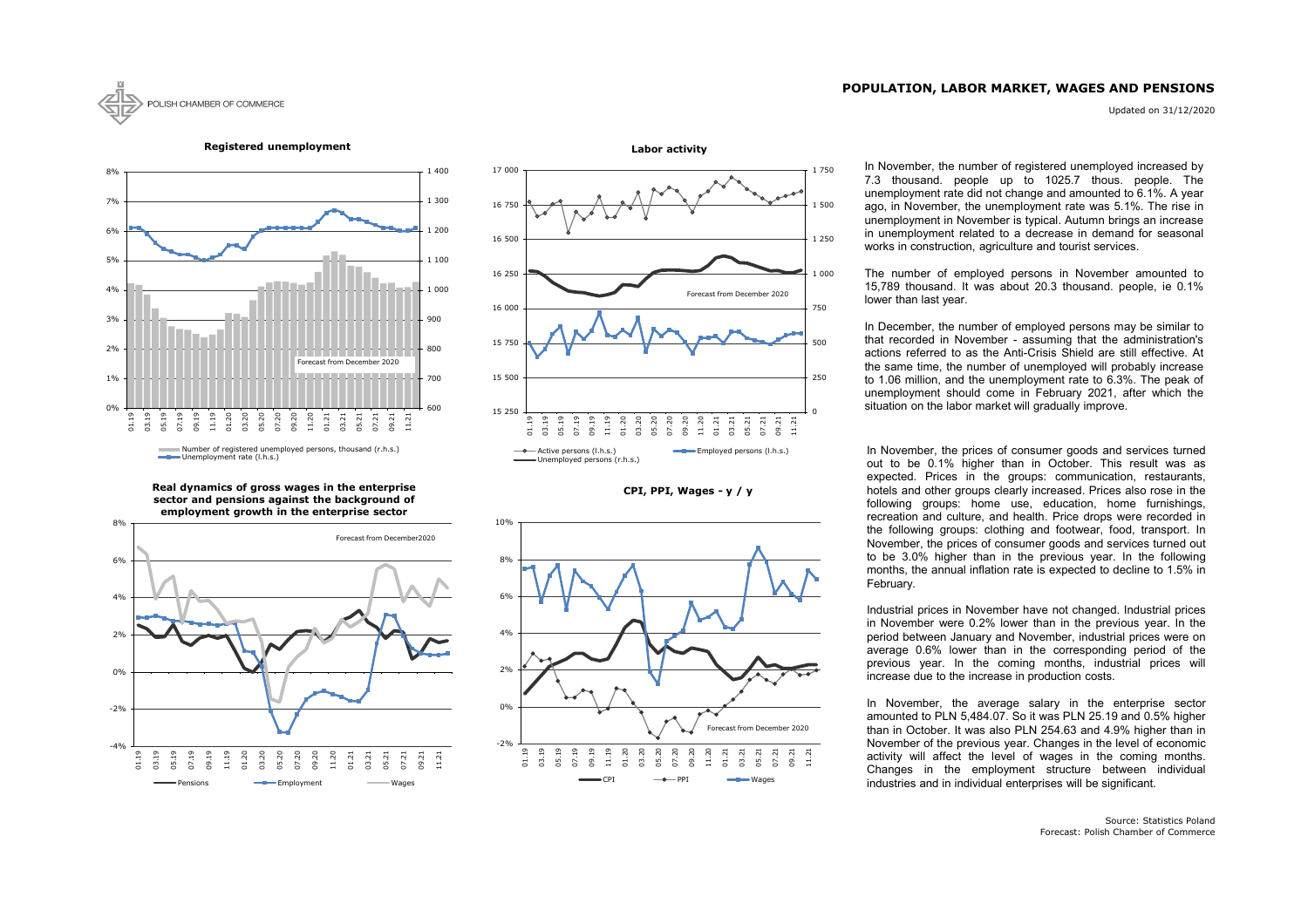### **CURRENT ACCOUNT BALANCE AND ITS MAIN COMPONENTS**



Updated on 31/12/2020

| (mln EUR)                      | X 2019  | IX 2020* | X 2020  |
|--------------------------------|---------|----------|---------|
| <b>Current account balance</b> | 243     | 1072     | 2 2 4 1 |
| Exports                        | 22 138  | 21 109   | 22 965  |
| Imports                        | 21 992  | 19871    | 21 233  |
| Trade balance                  | 146     | 1 2 3 8  | 1 7 3 2 |
| <b>Balance on Services</b>     | 2 1 7 3 | 1746     | 2 0 3 1 |
| Balance on Primary Income      | $-2004$ | $-1814$  | $-1404$ |
| Balance on Secondary Income    | -72     | -98      | -118    |

13 000

01.19

03.19 05.19 07.19 09.19 11.19 01.20 03.20 05.20 07.20 09.20  $1.20$ 01.21 03.21 05.21 07.21

 $\longrightarrow$  Exports  $\longrightarrow$  Imports

09.21 11.21





Source: NBP Forecast: Polish Chamber of Commerce

215 000

01.19 03.19 05.19 07.19

### **Foreign trade - rolling annualised basis**



In early December, the National Bank of Poland presented its estimated October balance of payments data. The current account balance in October 2020 was positive and amounted to EUR 2,241 million. In the previous month, there was a surplus of EUR 1,072 million (adjusted data). A year ago, a surplus of EUR 243 million was recorded.

After October, the current account balance was positive on an annual rolling basis and amounted to EUR 18,127 million. Its level in relation to GDP was 3.46%. In the last 12 months, the export of goods amounted to EUR 227 322 million, and the export of services amounted to EUR 57 743 million.

The impact of the coronavirus is revealed by reducing the turnover of goods and the surplus generated in services. However, the achieved results are much better than in the forecasts from a few months ago.

The export of goods is now comparable to 43% of GDP. It is a high value for a country with a population and area of Poland. The export of services is comparable to 11% of GDP, which should also be considered a very good result. These rates are only slightly lower than before the crisis began.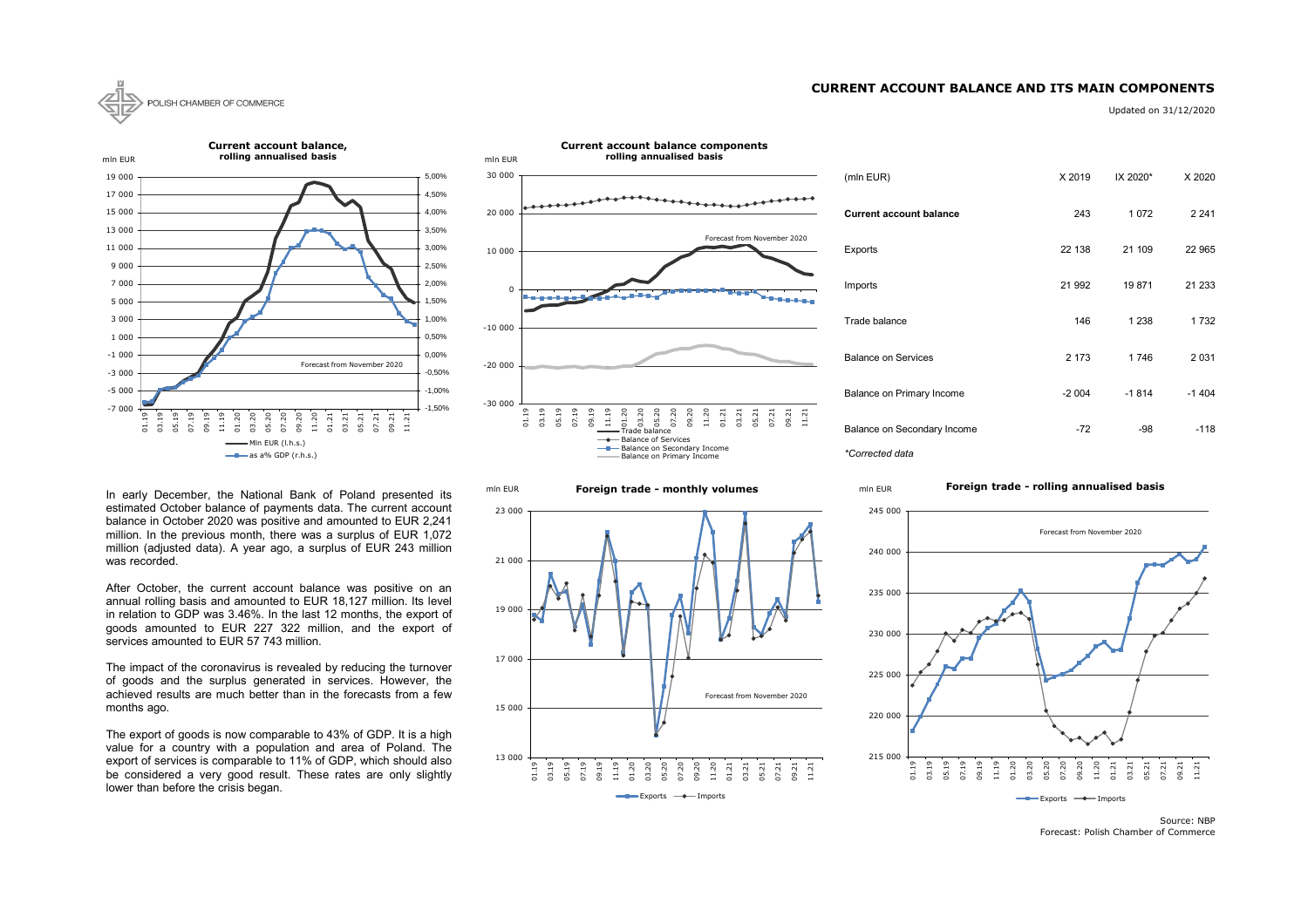

# **WARNING INDICATORS AGAINST FOREIGN CURRENCY CRISIS**

Updated on 31/12/2020

|                                                                                   |          |          |          |          |          | <b>Macroeconomic forecast</b> |                               |          |          |          |          |         |         |  |  |
|-----------------------------------------------------------------------------------|----------|----------|----------|----------|----------|-------------------------------|-------------------------------|----------|----------|----------|----------|---------|---------|--|--|
| <b>WARNING INDICATORS AGAINST FOREIGN</b><br><b>CURRENCY CRISIS - monthly</b>     | 05.2020  | 06.2020  | 07.2020  | 08.2020  | 09.2020  | 10.2020                       | 11.2020                       | 12.2020  | 01.2021  | 02.2021  | 03.2021  | 04.2021 | 05.2021 |  |  |
| International reserves, EUR million                                               | 119 444  | 115 058  | 116 101  | 116 822  | 119 127  | 122 589                       | 120 499                       | 124 114  | 124 486  | 125 109  | 126 360  | 127 118 | 128 516 |  |  |
| International reserves in the months of import of goods and<br>services           | 5,55     | 5,40     | 5,48     | 5,54     | 5,65     | 5,84                          | 5,73                          | 5,90     | 5,95     | 5,96     | 5,93     | 5,86    | 5,82    |  |  |
| International reserves as a% of money supply                                      | 30,9%    | 29,4%    | 29,4%    | 29,5%    | 30,6%    | 31,8%                         | 30,1%                         | 31,2%    | 30,5%    | 30,2%    | 30,7%    | 30,6%   | 30,9%   |  |  |
| Current account balance, EUR million, rolling annualised<br>basis                 | 8 3 8 1  | 12 075   | 13823    | 15 769   | 16 129   | 18 127                        | 18 3 8 9                      | 18 216   | 17 922   | 16 5 24  | 15 788   | 16 3 52 | 15 607  |  |  |
| Current account balance, as a% of GDP, rolling annualised<br>basis                | 1,59%    | 2,29%    | 2,63%    | 3,00%    | 3,07%    | 3,46%                         | 3,52%                         | 3,49%    | 3,41%    | 3,12%    | 2,97%    | 3,05%   | 2,90%   |  |  |
| Inflow of foreign direct investment - rolling annualised basis,<br>EUR million    | 7 2 5 4  | 9 5 1 9  | 8 8 0 8  | 7 9 7 2  | 8 0 1 3  | 7483                          | 7 5 2 5                       | 8 6 4 8  | 8 0 2 3  | 6 9 2 1  | 7 2 7 8  | 9 0 2 2 | 8 9 4 2 |  |  |
| Inflow of foreign portfolio investment - rolling annualised<br>basis, EUR million | $-14981$ | $-16817$ | $-13790$ | $-12614$ | $-12464$ | $-19125$                      | $-17740$                      | $-16627$ | $-16030$ | $-18520$ | $-15309$ | $-8552$ | $-9627$ |  |  |
|                                                                                   |          |          |          |          |          |                               | <b>Macroeconomic forecast</b> |          |          |          |          |         |         |  |  |
| <b>WARNING INDICATORS AGAINST FOREIGN</b><br><b>CURRENCY CRISIS - quarterly</b>   | Q2 19    | Q3 19    | Q4 19    | Q1 20    | Q2 20    | Q3 20                         | Q4 20                         | Q1 21    | Q2 21    | Q3 21    | Q4 21    | Q1 22   | Q2 22   |  |  |
| Total external debt, EUR million                                                  | 314 384  | 315 148  | 315 659  | 302 132  | 299 326  | 300 695                       | 302 000                       | 302 500  | 303 000  | 303 500  | 304 000  | 305 500 | 305 667 |  |  |
| Long-term external debt, EUR million                                              |          |          |          |          |          |                               |                               |          |          |          |          |         |         |  |  |
|                                                                                   | 184 513  | 182 160  | 179 367  | 175 737  | 170 536  | 170 819                       | 169 000                       | 168 750  | 168 500  | 168 250  | 168 000  | 167 750 | 167 500 |  |  |
| Short-term external debt, EUR million                                             | 43 954   | 46 967   | 50 189   | 39 555   | 41 529   | 43 123                        | 45 500                        | 45 750   | 46 000   | 46 250   | 46 500   | 46 750  | 47 000  |  |  |
| External debt - Direct investment debt instruments, EUR<br>million                | 85 917   | 86 021   | 86 103   | 86 840   | 87 261   | 86 753                        | 87 500                        | 88 000   | 88 500   | 89 000   | 89 500   | 91 000  | 91 167  |  |  |
| External debt as a% of GDP                                                        | 61%      | 60%      | 59%      | 57%      | 57%      | 57%                           | 58%                           | 57%      | 56%      | 55%      | 54%      | 53%     | 52%     |  |  |
| External debt as a% of export                                                     | 139%     | 137%     | 136%     | 129%     | 133%     | 133%                          | 132%                          | 130%     | 127%     | 127%     | 126%     | 126%    | 122%    |  |  |
| International reserves as a% of total external debt                               | 33%      | 35%      | 36%      | 36%      | 38%      | 40%                           | 41%                           | 42%      | 43%      | 43%      | 44%      | 45%     | 44%     |  |  |

Source: Statistics Poland; NBP Forecast: Polish Chamber of Commerce